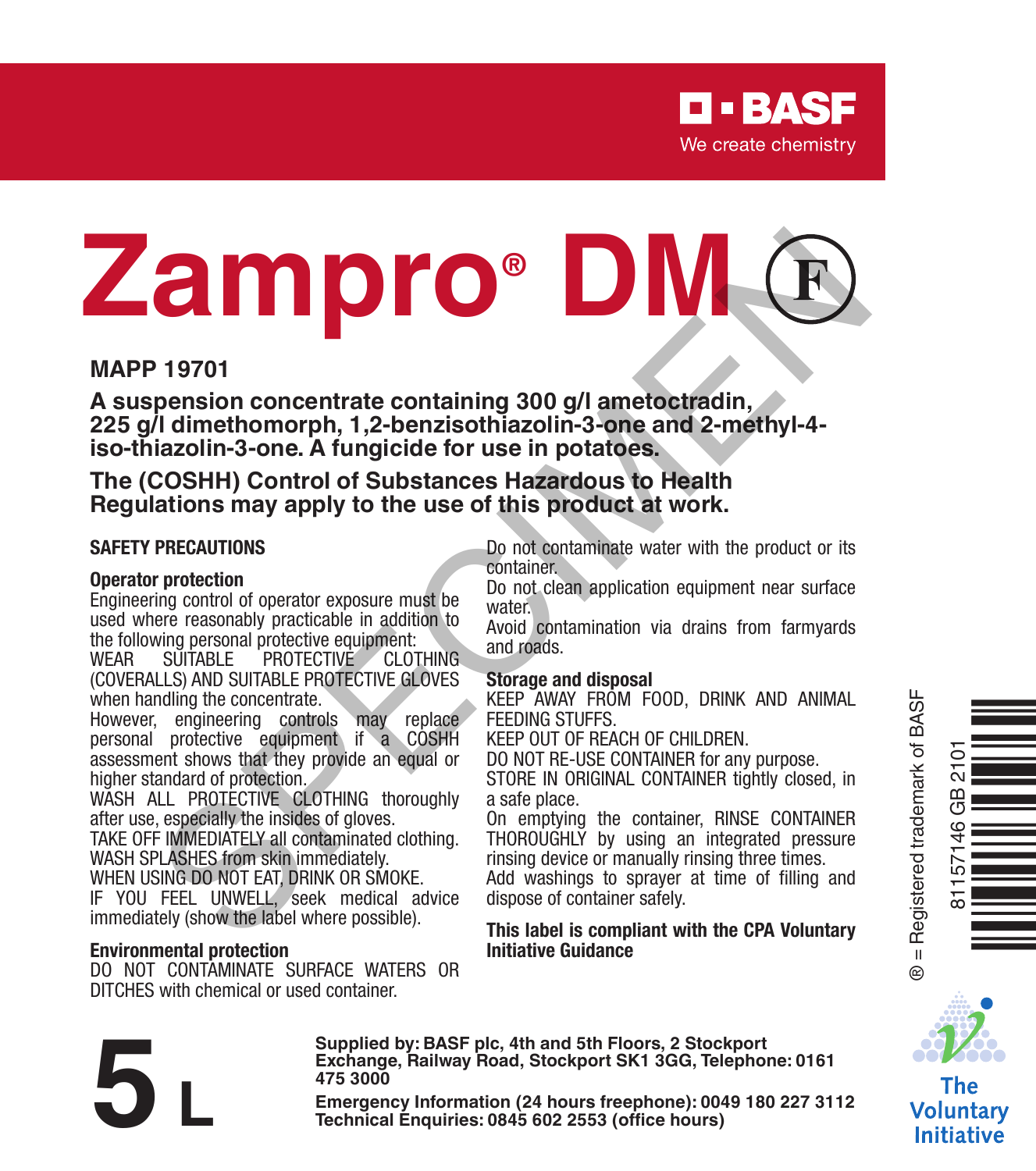## **Zampro® DM**

**A suspension concentrate containing 300 g/l ametoctradin, 225 g/l dimethomorph, 1,2-benzisothiazolin-3-one and 2-methyl-4 iso-thiazolin-3-one.**

### **IMPORTANT INFORMATION**

| Warning                                                                                                                                                                                                                                                                                                                                                                                                                                                                                |                                   |                                   |                               |
|----------------------------------------------------------------------------------------------------------------------------------------------------------------------------------------------------------------------------------------------------------------------------------------------------------------------------------------------------------------------------------------------------------------------------------------------------------------------------------------|-----------------------------------|-----------------------------------|-------------------------------|
| Harmful if swallowed.<br>May cause an allergic skin reaction.<br>Very toxic to aquatic life with long lasting effects.                                                                                                                                                                                                                                                                                                                                                                 |                                   |                                   |                               |
| If medical advice is needed, have product container or<br>label at hand.<br>Wear protective gloves/clothing/eye protection.<br>Avoid breathing mist/spray.<br>IF ON SKIN: Wash with plenty of soap and water.<br>If skin irritation or rash occurs: Get medical<br>advice/attention.<br>Dispose of contents/container to a licensed<br>hazardous-waste disposal contractor or collection<br>site except for empty clean containers which can be<br>disposed of as non-hazardous waste. |                                   |                                   |                               |
| To avoid risks to human health and the environment, comply with<br>the instructions for use.                                                                                                                                                                                                                                                                                                                                                                                           |                                   |                                   |                               |
| <b>IMPORTANT INFORMATION</b>                                                                                                                                                                                                                                                                                                                                                                                                                                                           |                                   |                                   |                               |
| FOR USE ONLY AS AN AGRICULTURAL FUNGICIDE, as directed below:                                                                                                                                                                                                                                                                                                                                                                                                                          |                                   |                                   |                               |
| Crop                                                                                                                                                                                                                                                                                                                                                                                                                                                                                   | Maximum Individual<br>dose        | Maximum total dose                | Latest time of<br>application |
| Potato                                                                                                                                                                                                                                                                                                                                                                                                                                                                                 | 0.8 litres product per<br>hectare | 3.2 litres product per<br>hectare | 7 days before harvest         |

**READ THE LABEL BEFORE USE. USING THIS PRODUCT IN A MANNER THAT IS INCONSISTENT WITH THE LABEL MAY BE AN OFFENCE. FOLLOW THE CODE OF PRACTICE FOR USING PLANT PROTECTION PRODUCTS.**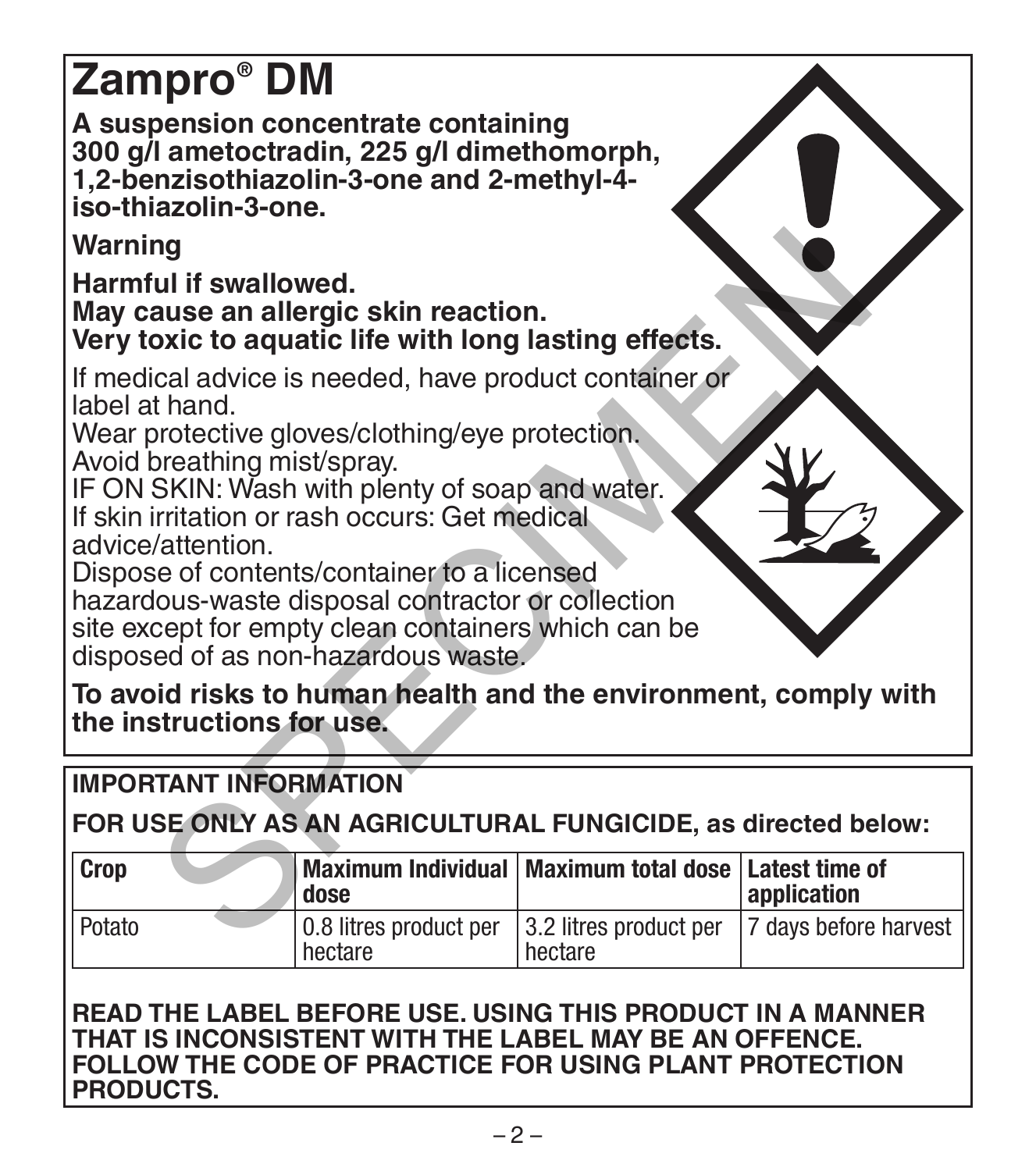### **DIRECTIONS FOR USE**

IMPORTANT: This information is approved as part of the Product Label. All instructions within this section must be read carefully in order to obtain safe and successful use of this product.

Zampro DM is a fungicide with a combination of protectant, translaminar and locally systemic leaf activity for the control of foliar late blight (*Phytophthora infestans*) and the reduction of tuber blight in potatoes.

### **Disease control**

Zampro DM will control foliar late blight on leaves and reduce the incidence of tuber blight when used as part of a full programme of correctly timed sprays.

### **Disease susceptibility**

Zampro DM is most effective when applied as a protectant spray before the risk of blight occurs.

Zampro DM will give effective protection against phenylamide resistant strains of late blight.

### **Resistance Management**

**GROUP 40 45 FUNGICIDES**

Zampro DM contains a mixture of ametoctradin (a triazolo-pyrimidylamine, QxI fungicide) and dimethomorph (a CAA fungicide).

To minimize the risk of resistance developing, and in line with current FRAG-UK advice to use effective doses, use Zampro DM at the recommended rate (0.8 l/ha). No more than 3 consecutive applications of Zampro DM, and no more than a total of 4 applications of Zampro DM per season should be applied. From detailed in potations.<br>
In of tuber blight in potatoes.<br>
a control<br>
DM will control foliar late blight on leaves and reduce the incidence<br>
nen used as part of a full programme of correctly timed sprays.<br> **e susceptibi** 

### General advice:

Up to 6 applications of a CAA fungicide in mixture with a fungicide with a different mode of action, making up no more than half of the total number of intended late blight sprays per season, may be made.

No more than three consecutive applications of a CAA fungicide should be made.

Up to 6 applications of a QxI fungicide in mixture with a fungicide with a different mode of action, making up no more than half of the total number of intended late blight sprays per season, may be made.

No more than three consecutive applications of a QxI fungicide should be made.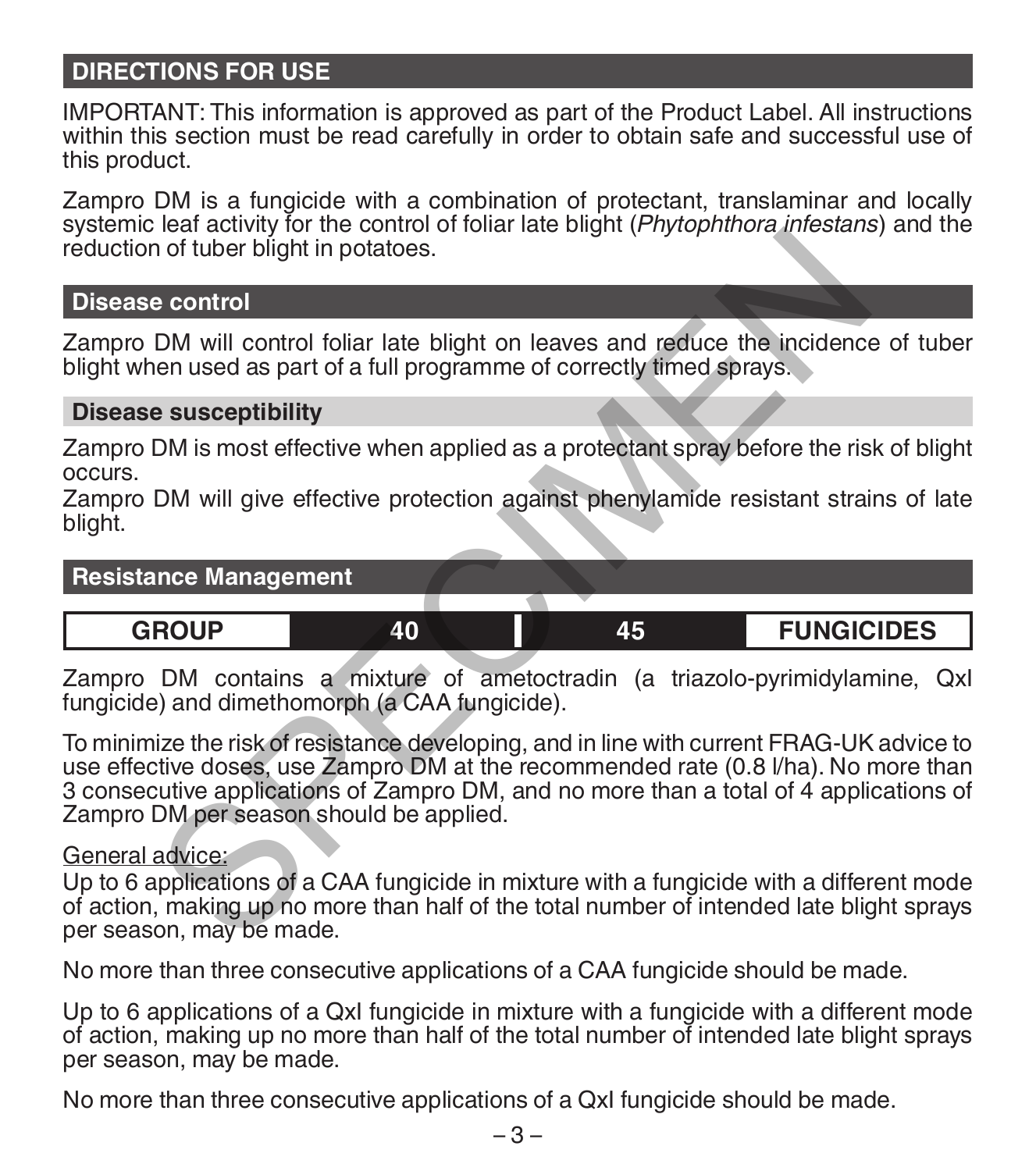Zampro DM will control strains of late blight resistant to phenylamides. No cross resistance to phenylamide resistant strains of blight have been observed.

If an intensive blight control programme is necessary, include products with different modes of action.

When fungicides with the same mode of action are used repeatedly over several years in the same field, naturally occurring less sensitive strains may survive, propagate and become dominant in that field. It is therefore advised that wherever possible spray programmes should include fungicides with differing modes of action. Zampro DM contains active substances with two different modes of action. For further advice on resistance management for potato blight (Phytophthora infestans) contact your agronomist or specialist advisor and/or visit the FRAG-UK and Potato Council websites. ome dominant in that field. It is therefore advised that wherever<br>ogrammes should include functions with two different modes of action<br>ains active substances with two different modes of action. For furth<br>ains active substa

### **Crop Specific Information**

Zampro DM can be used on all varieties of potato, including seed crops.

### **Time of application**

### **Foliar blight**

Zampro DM should be applied as part of a repeat spray programme at 7 –10 day intervals, depending on disease pressure. As disease pressure and the risk of late blight infection increases, the interval should be shortened. Irrigated crops should be treated as high risk.

Applications of Zampro DM should begin as soon as there is a risk of blight infection, or an official blight warning has been issued. In the absence of any warnings, applications should commence before the crop meets along the rows.

### **Tuber blight**

To reduce the incidence of tuber blight at harvest, Zampro DM should be used at the recommended dose and spray intervals from tuber initiation to complete haulm desiccation.

### **Rate of application**

0.8 l/ha.

**Mixing and Application**

### **Mixing**

Half fill the sprayer tank with clean water and start the agitation.

Add the required amount of Zampro DM.

Add the remainder of the water and continue agitation until spraying is completed. Never prepare more spray solution than is required.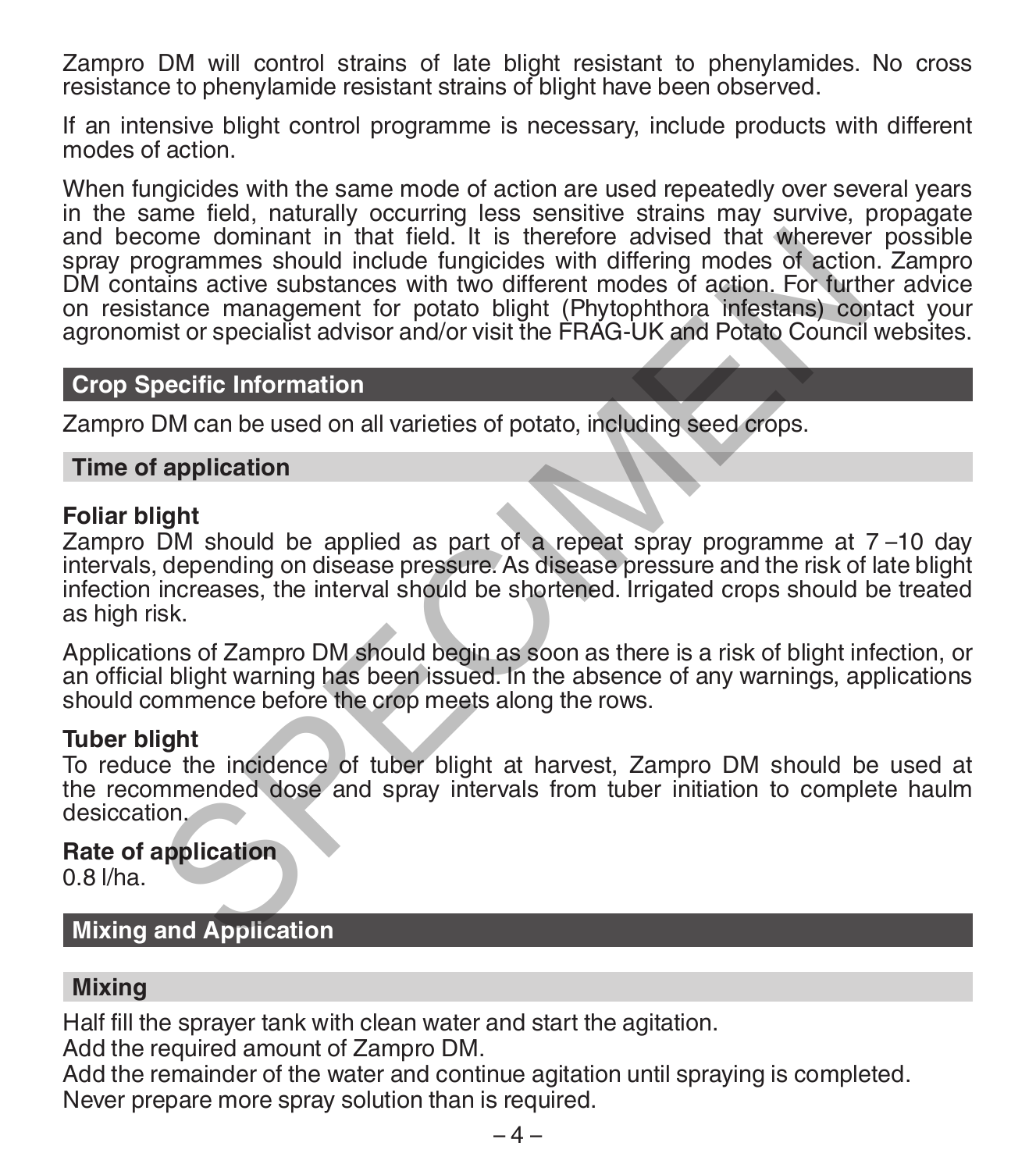### **Application**

Apply as a medium spray, as defined by BCPC, in a water volume of 200 – 500 l/ha.<br>Select the appropriate water volume for the density of the crop, ensuring good coverage of the foliage and stems.

Zampro DM is rainfast in 1 hour, providing application has been made to dry foliage and the spray has dried on the leaf.

### **Tank cleaning**

Wash sprayer thoroughly immediately after use, using clean water and following the sprayer cleaning quidance provided by the equipment manufacturer.

### **The following does not form part of the authorised label text.**

With many products there is a general risk of resistance developing to the active ingredients. For this reason a change in activity cannot be ruled out. It is generally impossible to predict with certainty how resistance may develop because there are so many crop and use connected ways of influencing this. We therefore have to exclude liability for damage or loss attributable to any such resistance that may develop. To help minimise any loss in activity the BASF recommended rate should in all events be adhered to.

Numerous, particularly regional or regionally attributable, factors can influence the activity of the product. Examples include weather and soil conditions, crop plant varieties, crop rotation, treatment times, application amounts, admixture with other products, appearance of organisms resistant to active ingredients and spraying techniques. Under particular conditions a change in activity or damage to plants cannot be ruled out. The manufacturer or supplier is therefore unable to accept any liability in such circumstances. All goods supplied by us are of high grade and we believe them to be suitable, but as we cannot exercise control over their mixing or use or the weather conditions during and after application, which may affect the performance of the material, all conditions and warranties, statutory or otherwise, as to the quality or fitness for any purpose of our goods are excluded and no responsibility will be accepted by us for any damage or injury whatsoever arising from their storage, handling, application or use; but nothing should be deemed to exclude or restrict any liability upon us which cannot be excluded or restricted under the provisions of the Unfair Contract Terms Act 1977 or any similar applicable law. DM is rainfast in 1 hour, providing application has been made to dry for this dried on the leaf.<br>
eaning<br>
earning<br>
earning guidance provided by the equipment manufacturer.<br>
Earning guidance provided by the equipment manufa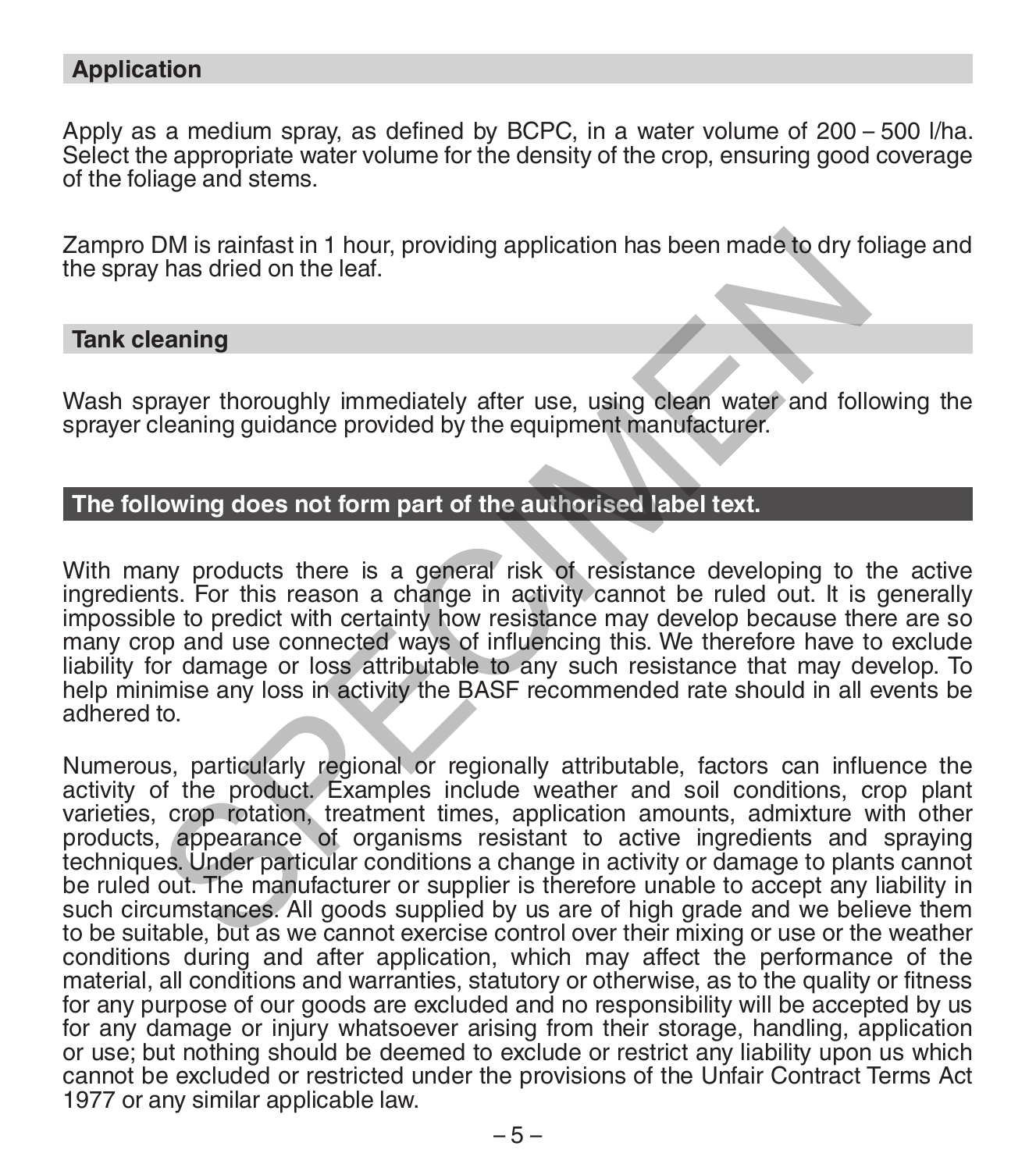### **Section 6 of the Health and Safety at Work Act**

### **Additional Product Safety Information**

The product label provides information on a specific pesticidal use of the product; do not use otherwise, unless you have assessed any potential hazard involved, the safety measures required and that the particular use has "off-label" approval or is otherwise permitted under the Plant Protection Products Regulations.

The information on this label is based on the best available information including data from test results.

### **Safety Data Sheet**

To access the Safety Data Sheet for this product scan the QR code or use the weblink below:



agricentre.basf.co.uk/Zampro-DM/MSDS

Alternatively, contact your supplier.